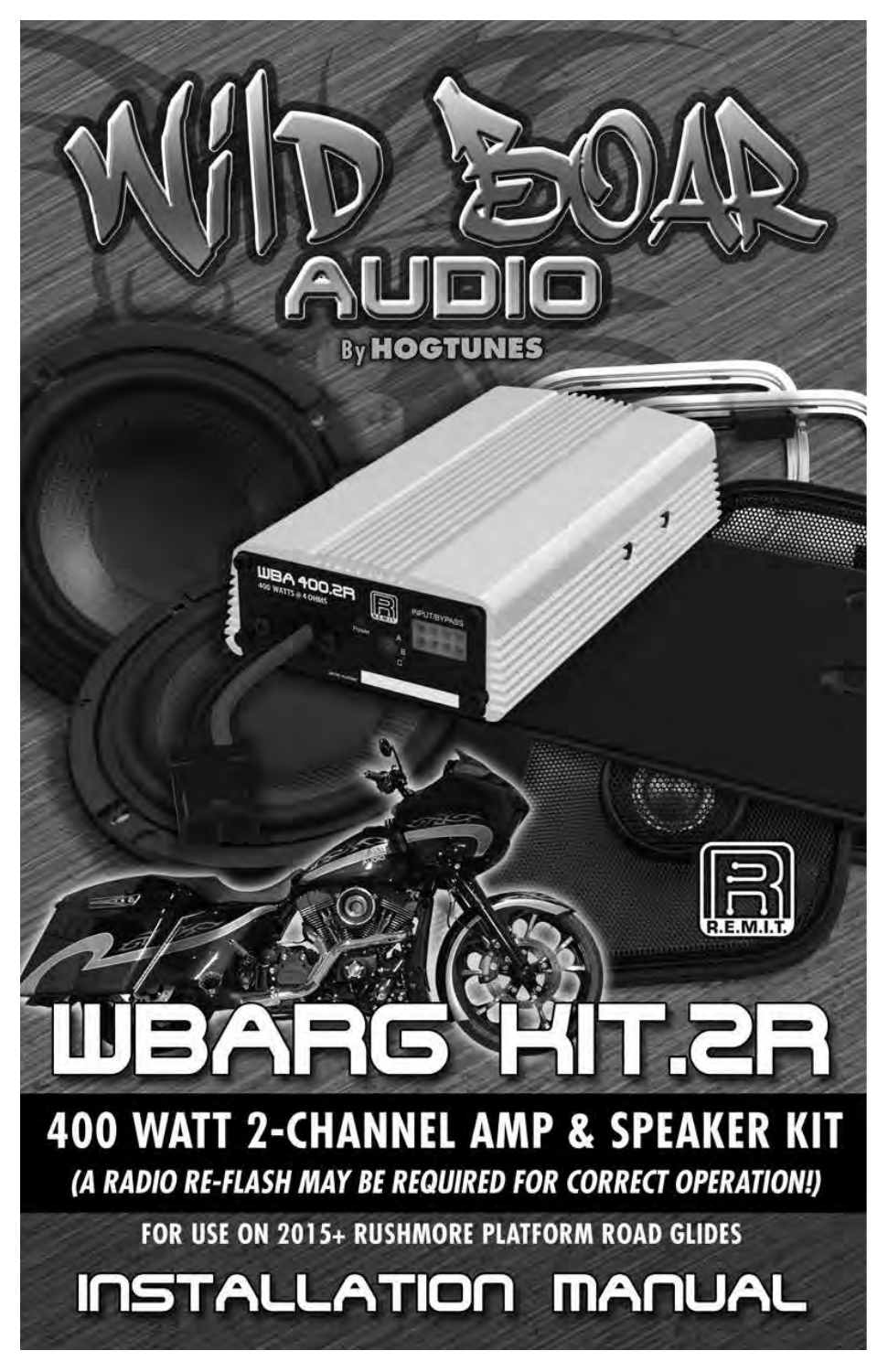Thank you for choosing the Hogtunes Wild Boar Audio WBARG Kit.2R for 2015+ Rushmore Platform Road Glides. Since positive word of mouth is the best way to grow our business, we want your new system to work as well as it was designed to. If you have any questions or concerns, we are here to help.

*The WBA 400.2R amplifier is a Class D design. It should be understood that ALL Class D amplifiers, REGARDLESS OF BRAND, cause a reduction in FM reception. The WBA 400.2R features a proprietary circuit design called R.E.M.I.T. (Reduced Electro Magnetic Interference Technology) that Hogtunes believes gives the BEST FM reception available for any Class D Amplifier designed for a motorcycle. If you add a 2nd or 3rd model amplifier to your system, reduction of FM reception is increased and is considered normal.*

*Hogtunes understands that some riders prefer the cosmetics of in-fairing antennas, however it should be noted that NOTHING WORKS AS WELL AS THE FACTORY ANTENNA. If FM is an important part of your riding experience, we strongly advise against the use of any in fairing type antenna!*

# **IMPORTANT**

For Road Glide and Road Glide Special models, this system requires a radio re-flash by a dealer to work properly. This is explained in Section 3 of the manual. Please **DO NOT** ignore this important step, or the system will not work as well as it has been designed to. With the correct radio flash, the system can play at high levels with virtually no audible distortion.

#### **The installation will be done in 3 steps.**

**STEP 1: CHANGING OUT THE FRONT SPEAKERS STEP 2: INSTALLATION OF THE AMPLIFIER STEP 3: ROUTING THE POWER HARNESS**

## *Wild Boar Audio Contact Information*

*Email: techsupport@hogtunes.com Tel: 705-719-6361*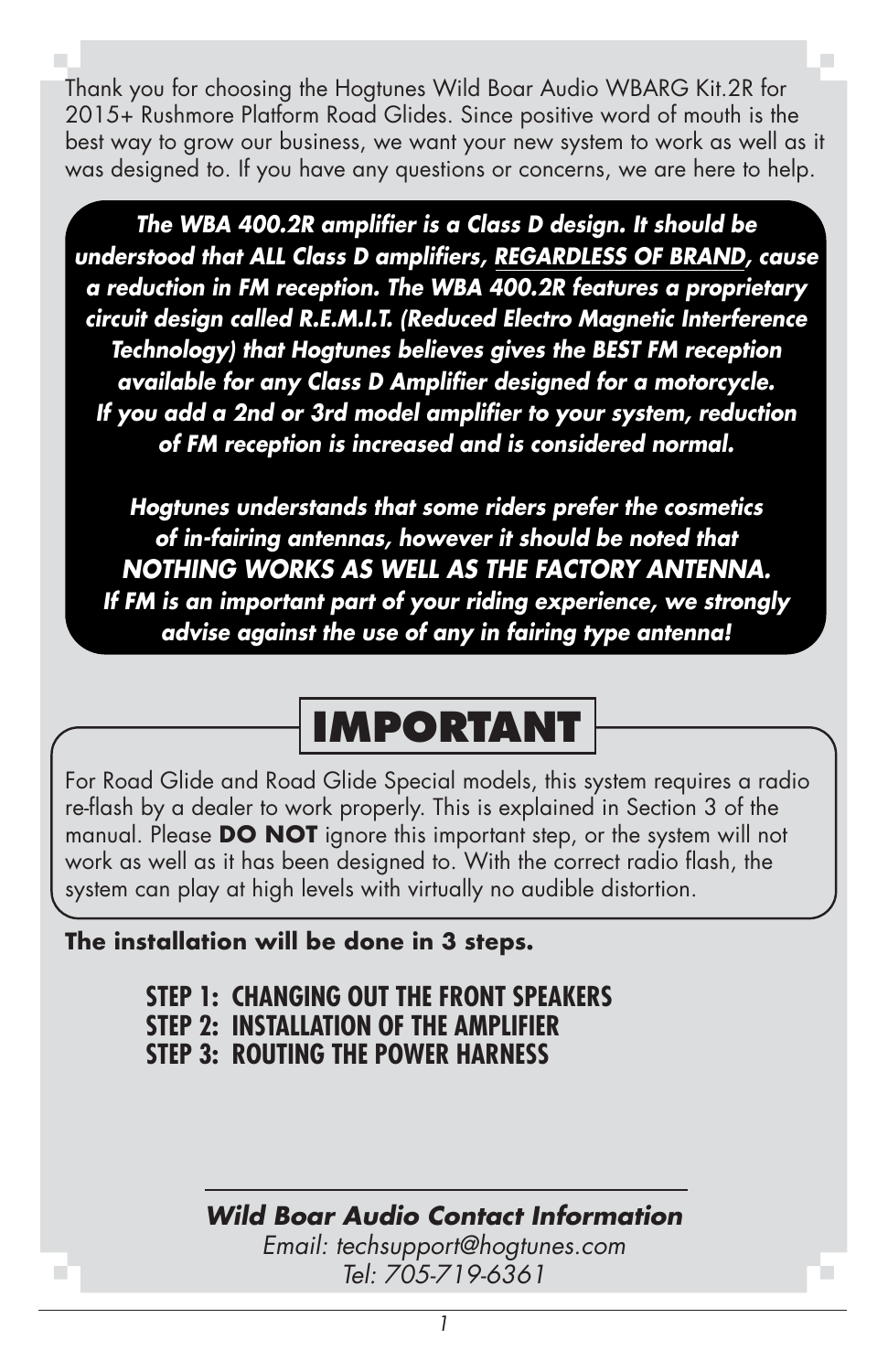# SPEAKER INSTALLATION section 1

Step #1: Remove the bikes seat, and undo the main (+ and -) connectors from the battery. Remove the outer fairing/headlamp assembly and set aside. Refer to a service manual if you need help with this. *NOTE: Placing a towel on the front fender can help prevent scratches or "dings" from dropped tools or fasteners, etc.* 

#### Step #2: **Grill Trim Ring Selection:**

In the box, you will see that the metal mesh grill with tweeter in it is sitting in the black trim ring. If you turn this over, you will see "tabs" in the metal mesh used to secure the mesh to the black trim ring have not been folded over. These were left unfolded in case you want to remove the mesh, and have your black trim rings customized, or if you want to place the metal mesh in the chrome trim rings that also came in the box. No matter which trim rings you choose, the metal mesh grill with tweeter must be properly "seated" in the trim ring and all 6 metal mesh "tabs" must be folded over before proceeding.

## Step #3: **Removing the Factory Grills:**

Each factory grill will be removed from the inner fairing by prying up on them. Start with your fingers, but if you must use a tool, please use something with a 90° end being extra careful not to scratch your inner fairing...especially if its painted! On the back of each grill, there is a rubber gasket and 2 white clips which will be removed from the factory grills and re-installed on the Wild Boar Audio grills.



 NOTE: The factory clips must be removed carefully! Using your thumbnails or a flat edge under each side, gently pry the 2 ends apart (as per the image) and pull up to release each clip from the stock grill. If you put a flat edge under one end only, the clip cannot release and you have a very good chance of breaking the clip.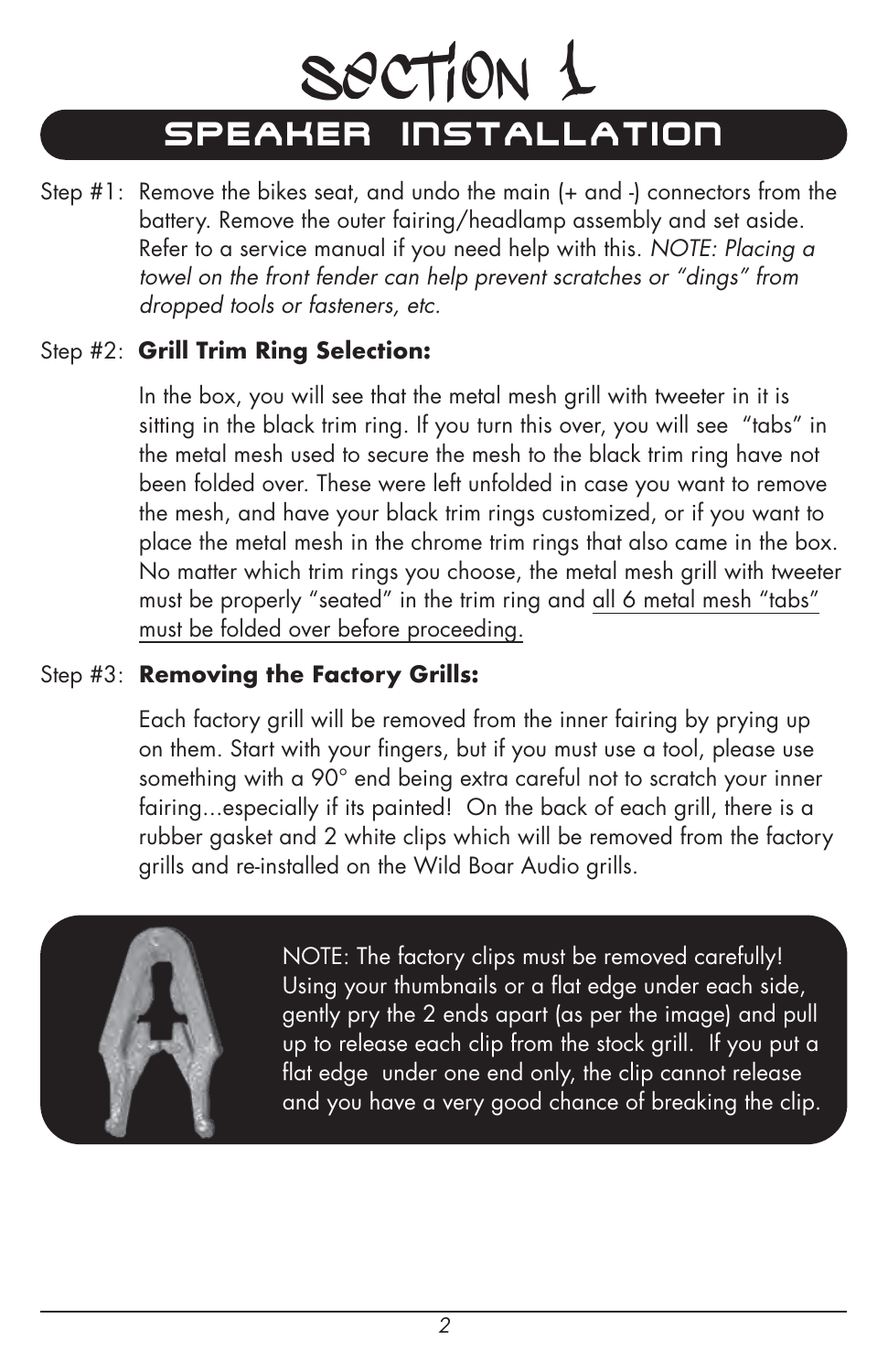### Step #4: **Removing the Factory Speakers:**

With the grills off the bike remove the 4 screws that secure the factory speaker to bike. Gently pull up each factory speaker so it's coming away from the bike and carefully remove the speaker wires. Put the factory speakers aside.

## Step #5: **Installing the Wild Boar Audio WBC 1654 RG Speaker:**

Take a Wild Boar Audio woofer and attach the factory speaker wires noting they will only go on one way. The #1 reason for tech related calls is loose wires at the speaker which is why we designed the self-locking clips on the speaker frame. You will need to "maneuver" the new woofer into place so it will go past the grill opening on the inner fairing, noting it will go in without force. In order to make the speaker install properly, the speaker wires must be oriented so they are closest to the top of the inner fairing (12 o'clock position). When installed correctly, the 2 small wires that go from the back of the speaker and "through" the speakers ring will also be in the 12 o'clock position. Reinstall the factory screws to secure the woofers in place making sure the speaker is flush to the mounting plane of the factory speaker cabinet.

### Step #6: **Installing the Wild Boar Audio Speaker Grills:**

Before proceeding, please MAKE SURE all 6 metal mesh tabs on the speaker grills have been folded over to properly secure the grill mesh to the trim ring! There is a small 2 wire plug for the tweeter on each grill that will get plugged into the mating connector on the wire coming through front of the speakers ring. When these are plugged together, there will be an extra length of wire. In the kit there are foam strips that are "peel and stick". You can use the peel and stick foam that came with the kit to secure the extra length of wire on top of the factory speaker cabinet. The goal is to make sure this extra length of wire does not fall in front of the woofer and rattle against the woofer as it's playing. With the extra wire out of the way, the new grill will press into the inner fairing and "click" into its final position.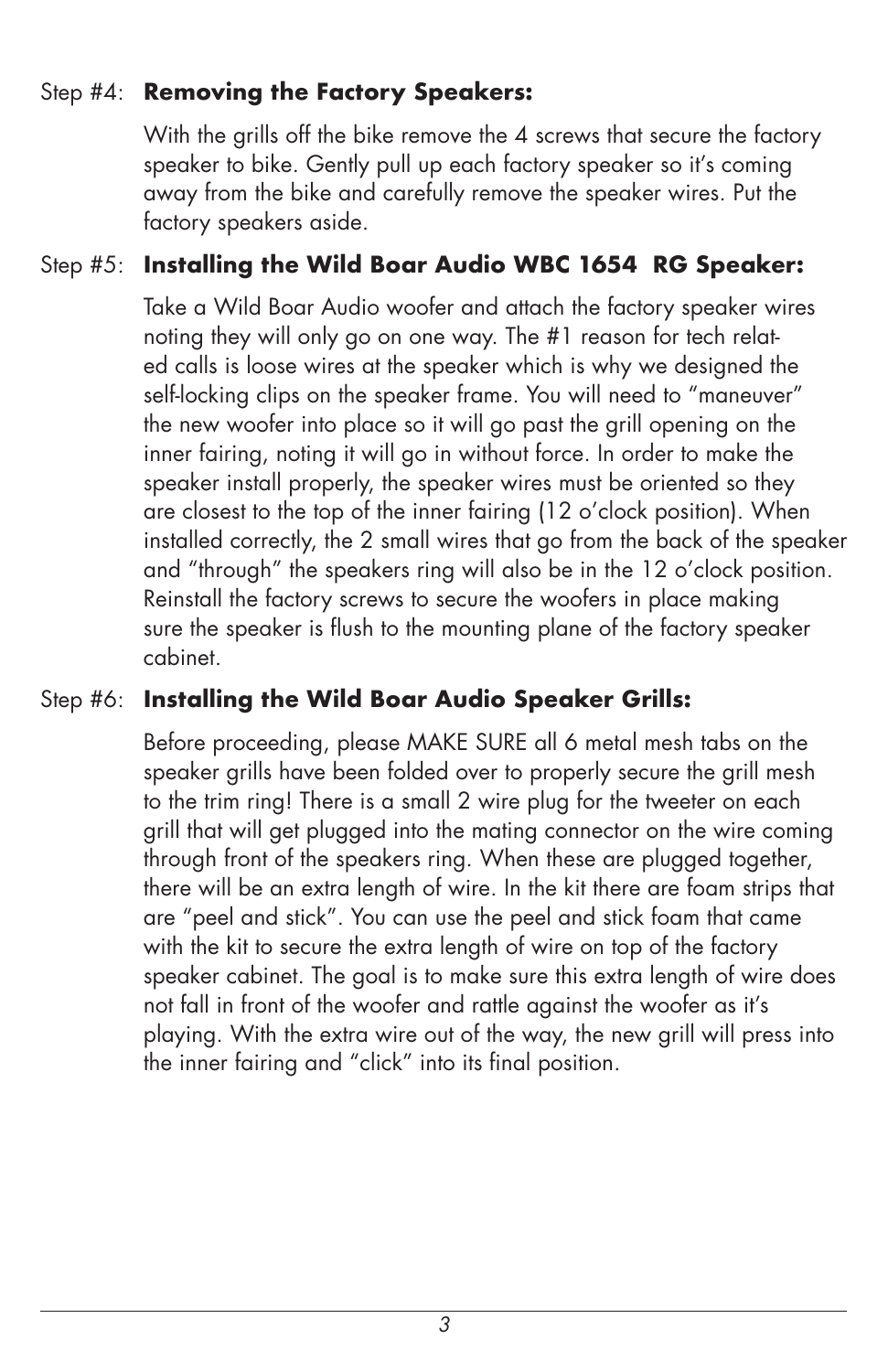# AMPLIFIER INSTALLATION section 2



Before proceeding, please locate the points in the fairing identified by the letters in Figure 1.1.

- **A**= mounting points for Headlight assembly
- **B**= Wire passage from fairing to bike
- **C**= Brake side speaker harness (Pink and Pink with Black Stripe wires)
- **D**= Clutch Side Speaker harness (Pink and Pink with Black Stripe wires)
- Step #1: Out of the box, the amplifier comes on a mounting plate used for Street Glide and Ultra fairings only. Separate the amp from the plate and put that plate aside. As shown in Fig 1.2, locate the Road Glide specific plate and attach the amp to the plate so it is in the same orientation as shown. When installed, the amp will be on the back of the plate. We do this so it is much easier to put a second amp later if you choose. The second amp sticks to the front of the plate.



*Figure 1.2*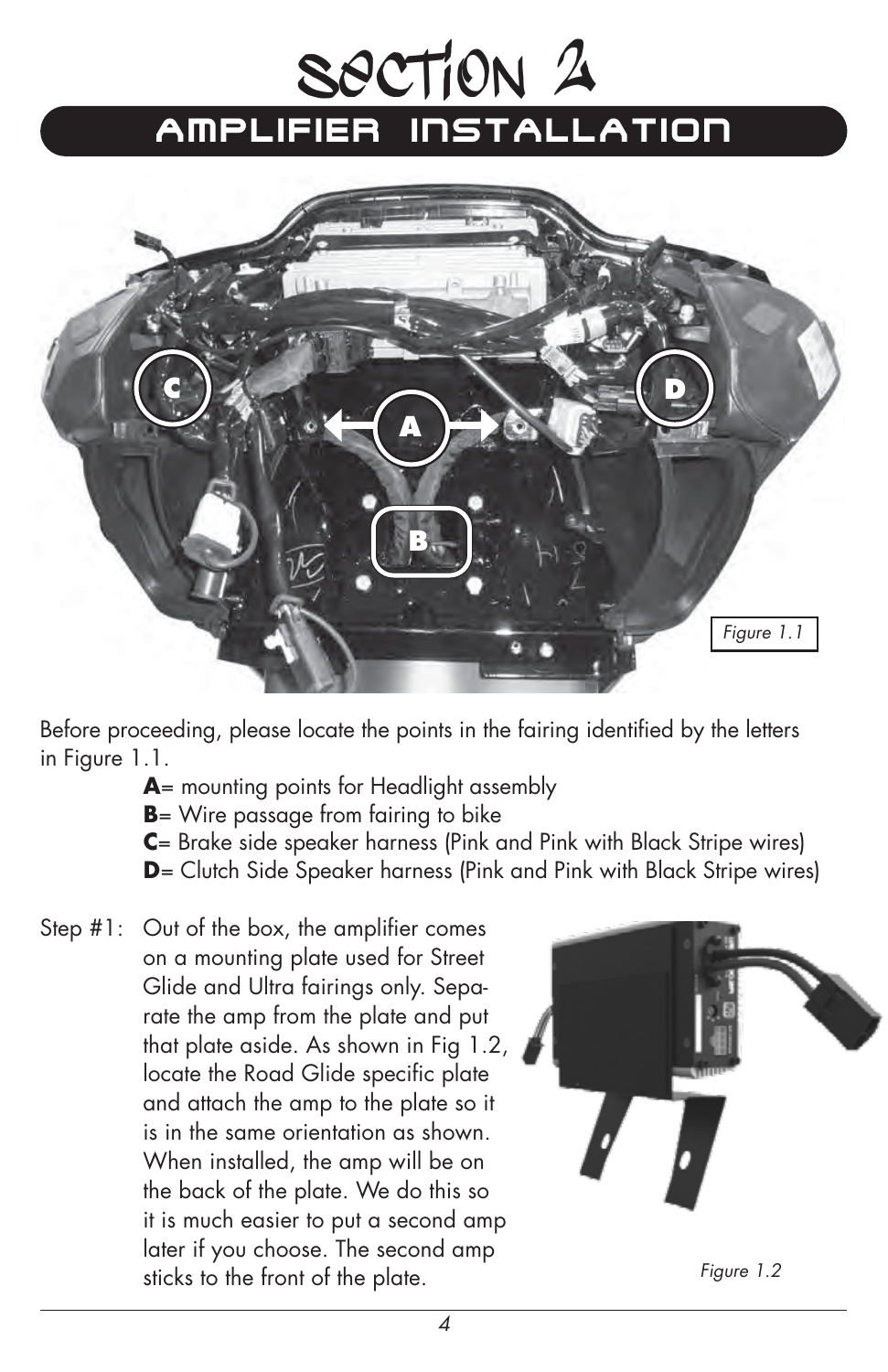Step #2: Locate the power harness for the amplifier. One end has ring terminals and a fuse and the other has a 2 pin connector. Using Fig 1.1 on Page 4 for reference, you want to run the "ring terminal end" of the power harness through "B". Position it so the 2 pin power connector is accessible in the inner fairing and the slack can be adjusted later in the installation. Just in front of the tank, there is a structure that attaches the fairing to the frame of the bike. The power harness will pass through this structure and exit through the rectangular opening where the factory harness also exits the structure on the BRAKE side of the bike. Note: it can be easier to pass the wire harness through the rectangular opening if you open the fuse holder and remove the fuse before passing the wire harness. You can run the power harness under the gas tank if you are comfortable removing the gas tank, or you can run the power harness up and over the tank but under the chrome console.

With the power and ground wires in the vicinity of the battery, move to step #3 WITHOUT connecting amp wires to battery.

- Step #3: Locate the "audio in" harness which has yellow and green heat shrink on it, and plug its 8 pin plug into "audio in" on the side of the amp. Locate the amps "front out" harness which has blue and brown heat shrink on it, and plug it into the 4 pin BLACK pigtail coming out the side of the amp.
- Step #4: Using Fig 1.1 on page 4 for reference, locate the 4 bolts around "B" and remove the top left and top right bolts (only). Also using Fig 1.1 on page 4 for reference, you will see 2 large factory harnesses between "A" and "B". You will have to wiggle the amp on the plate into place around these harnesses so that the holes on the "legs" at the bottom of the plate line up with the holes where the factory bolts around "B" were. With the plate in position, reinstall the factory bolts around "B" which will secure the amp on its plate to the bike.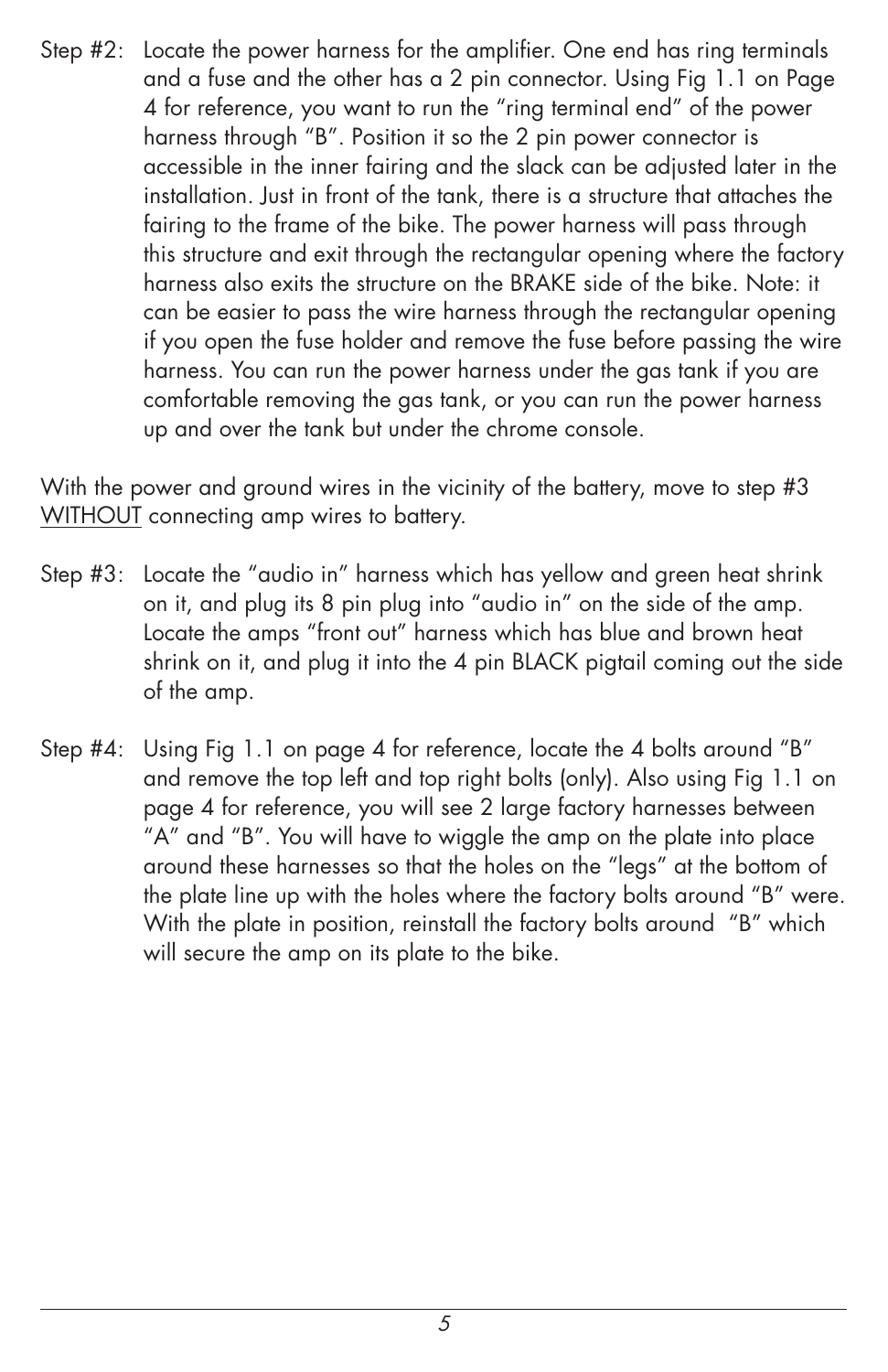- Step #5: As shown by "C" in Figure 1.1, on the brake side of the bike, there is a 2 pin connector with pink/pink with black stripe wires going through it. The plug is close to where the wires enter the brake side speaker cabinet. Separate the connector so there are 2 plugs. From the amp, take the2 pin plug with blue heat shrink and install it into the plug going into the brake side speaker cabinet. Take the 2 pin plug with brown heat shrink and install it into the plug going into the clutch side speaker cabinet.
- Step #6: As shown by "D" in Figure 1.1, on the clutch side of the bike, there is a 2 pin connector with pink/pink with black stripe wires going through it. The plug is close to where the wires enter the clutch side speaker cabinet. Separate the connector so you now have 2 plugs. From the amp's input connector, take the 2 pin plug with green heat shrink and install it into the mating plug on the brake side of the bike. Also from amp's input connector, take the 2 pin plug with yellow heat shrink and install it into the mating plug on the clutch side of the bike.
- Step #7: Attach the red wire to the positive (+) battery terminal and the black wire to the negative (-) battery terminal. The factory battery wires are also re-installed at this point. When attaching the power and ground wires, it is always a good practice to do the negative (black) first. When the positive connector touches the battery, some sparking is normal. This is a function of the capacitors in the amplifiers charging up.

Turn the stereo on and, at low volume, test to make sure the speakers are working. Now is a good time to "clean up" and secure the wires using the supplied zip ties. For best possible FM reception, DO NOT attach any of the amplifier's wiring to any factory antenna wires. Doing so will hurt your radios ability to receive FM signals!

# *PLEASE READ SECTION 3 OF THIS MANUAL TO INSURE PROPER OPERATION OF YOUR NEW SYSTEM*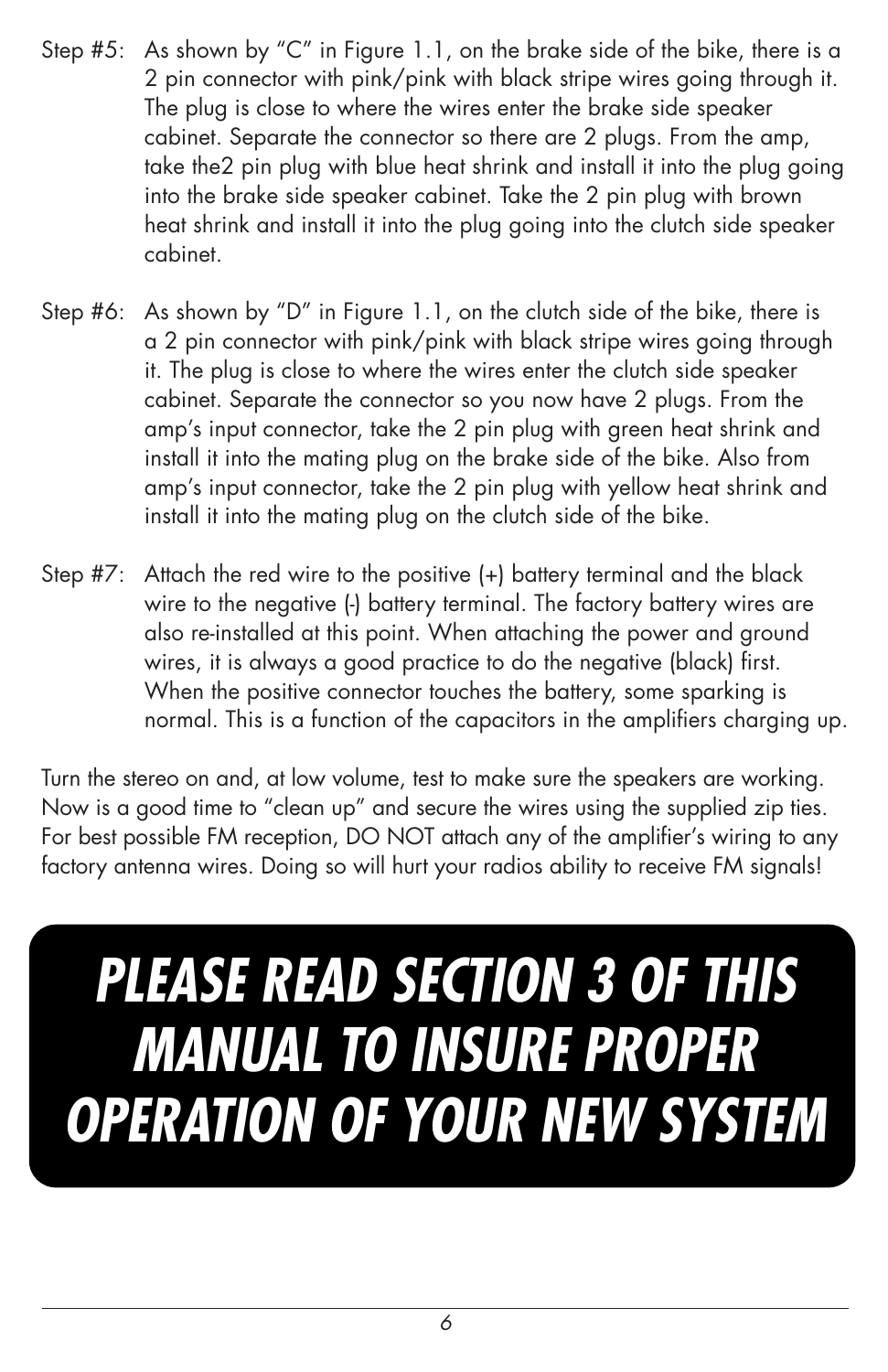

# **This section is VITAL to the correct operation of the system, please make sure you read and understand it, or contact us!**

The correct flash required for this system is the exact same one that comes in FLH Ultra Classics (non CVO Models). The factory refers to this flash as "upper fairing/ rear pods, zero amps". We understand that the flash we say to use indicates "zero amps" and that there is an amp in this system. The flash we indicate to use gives the correct sound and audio levels from the radio for the system to work correctly. You can also visit a "Techno Research" dealer as they can flash the radio as well. Techno Research dealers have a "Wild Boar Audio" Flash built in to their systems which is identical to the required factory flash. You can look for a Techno Research dealer by using the web link https://technoresearch.info/tuning-centers-map/ There is a 3 position "Radio Flash Selector" on the side of the amp marked A,B, and C. In all cases, having the correct radio flash installed, and having the "Radio Flash Selector" set to "A" is the preferred setting!

There is a 3 position "Radio Flash Selector" on the side of the amp marked A,B, and C. *In all cases, having the correct radio flash installed, and having the "Radio Flash Selector" set to "A" is the preferred setting!*

#### **POSITION "A"**

For "Non CVO" 15+ Road Glide or Road Glide Special, with the correct "front and rear speakers without amp" or "Wild Boar Audio" flash installed, the switch needs to be in the "A" position.

## **POSITION "B"**

If you have installed this system but cannot get to a dealer for the correct flash, put the switch to position B. *In all cases, having the correct radio flash installed, and having the "Radio Flash Selector" set to "A" is the preferred setting!*

## **POSITION "C"**

Position C is there for any changes the factory may introduce in the future, and SHOULD NOT be used for this installation.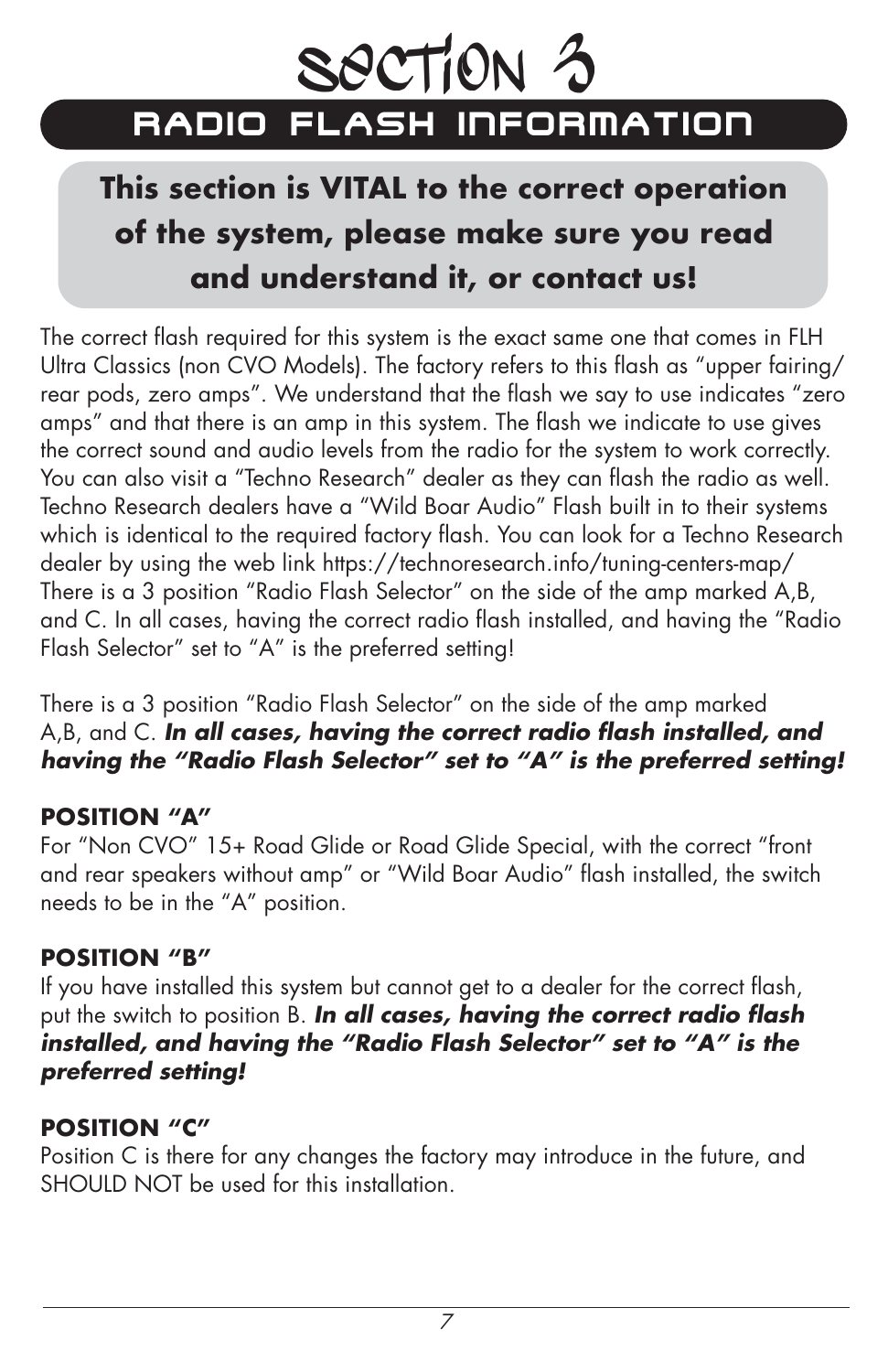# Final installation Notes

- 1) Many users will store music on a hand held type player and use that as the music source for the bikes audio. PLEASE NOTE: If you "borrow" music files from certain sites, they typically sound VERY POOR. *Using a good quality file will only make the system sound as good as it can!*
- 2) Many users will take advantage of the convenience of "streaming" their music to the radio using Bluetooth®. It should be noted that it was found that plugging in the music device using the radios USB cord sounds better and plays louder than using Bluetooth®.
- 3) Assuming you have the correct flash and the 3 position switch on the side of the amp is set to "A", we suggest having the bass on the radio set to 1 or 2 bars above the center position, and the treble set to one or 2 bars below the center position. If you have bass heavy music, and are hearing some "break up" there is nothing wrong with lowering the bass control on the radio till everything sounds "right". You can set the bikes AVC (Automatic Volume Control) however you like it, although we found "3 bars" works best.

*Before re-installing outer fairing, turn front wheel to each extreme side making sure any wiring is not impeding the steering of the motorcycle. Failure to do so can result in serious injury or death!*

**Re-install the fairing and the system is now ready to enjoy!**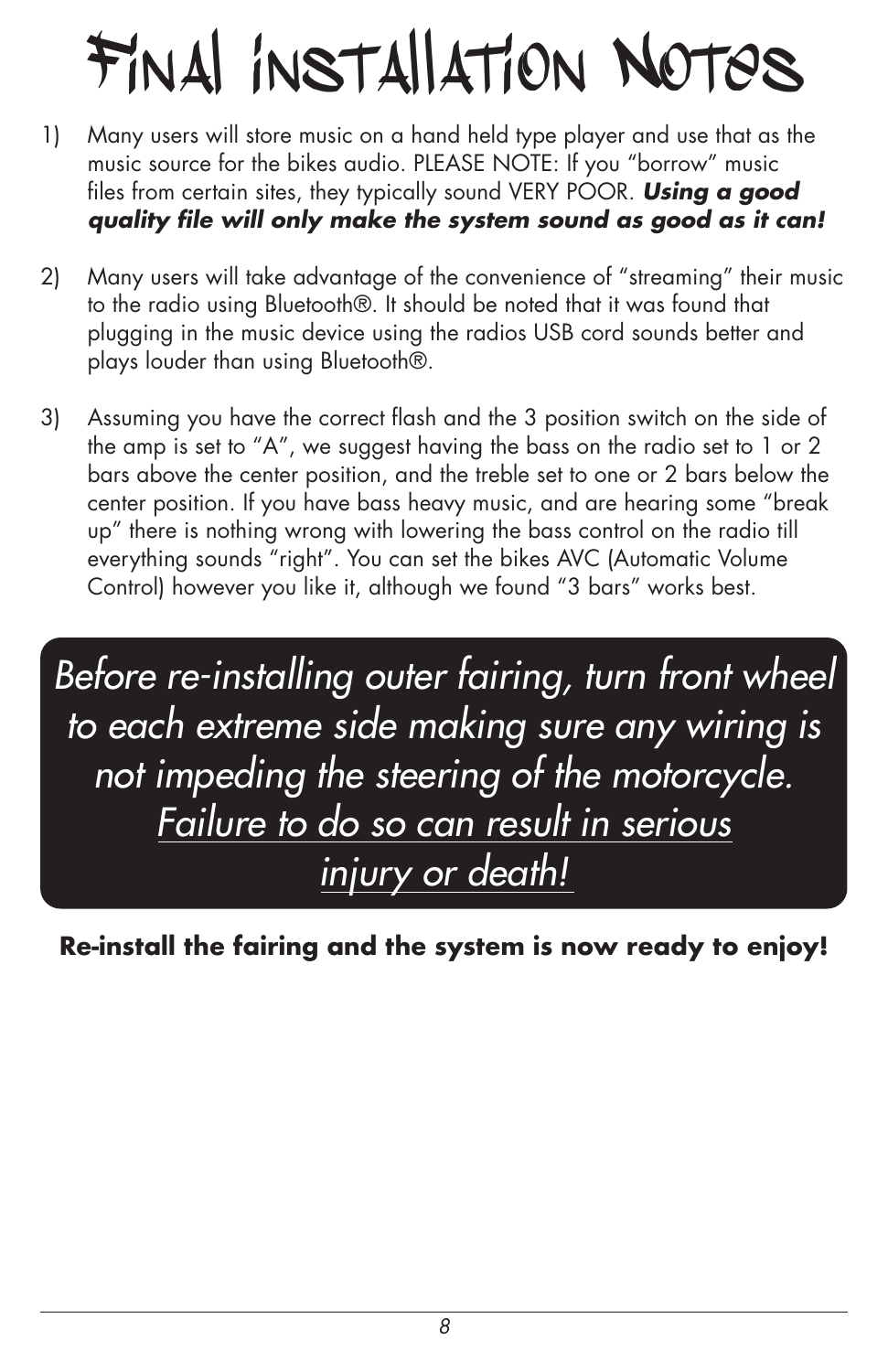# wi**ning** guide

# WBA 400.2R QUICK REFERENCE WIRING GUIDE

*(IF ONLY AMP ON BIKE)* 

Note: From the factory, the plugs at indicators "A" and "B", and "C" and "D" are plugged together but get separated for this install.

- A Amplifiers Clutch Side Input (Yellow Heatshrink)
- B Amplifiers Clutch Side Output (Brown Heatshrink)
- C Amplifiers Brake Side Input (Green Heatshrink)
- D Amplifiers Brake Side Output (Blue Heatshrink)
- E Amplified Output "Pigtail" on Amp
- F Amplifiers Bypass Output For Adding More Amps Later
- G In Line Fuse On Supplied Power Harness
- H Amplifiers Main Power/Ground



*This Page Is For Quick Reference Only. To Avoid Damage To Your System, Please Read Entire Manual!*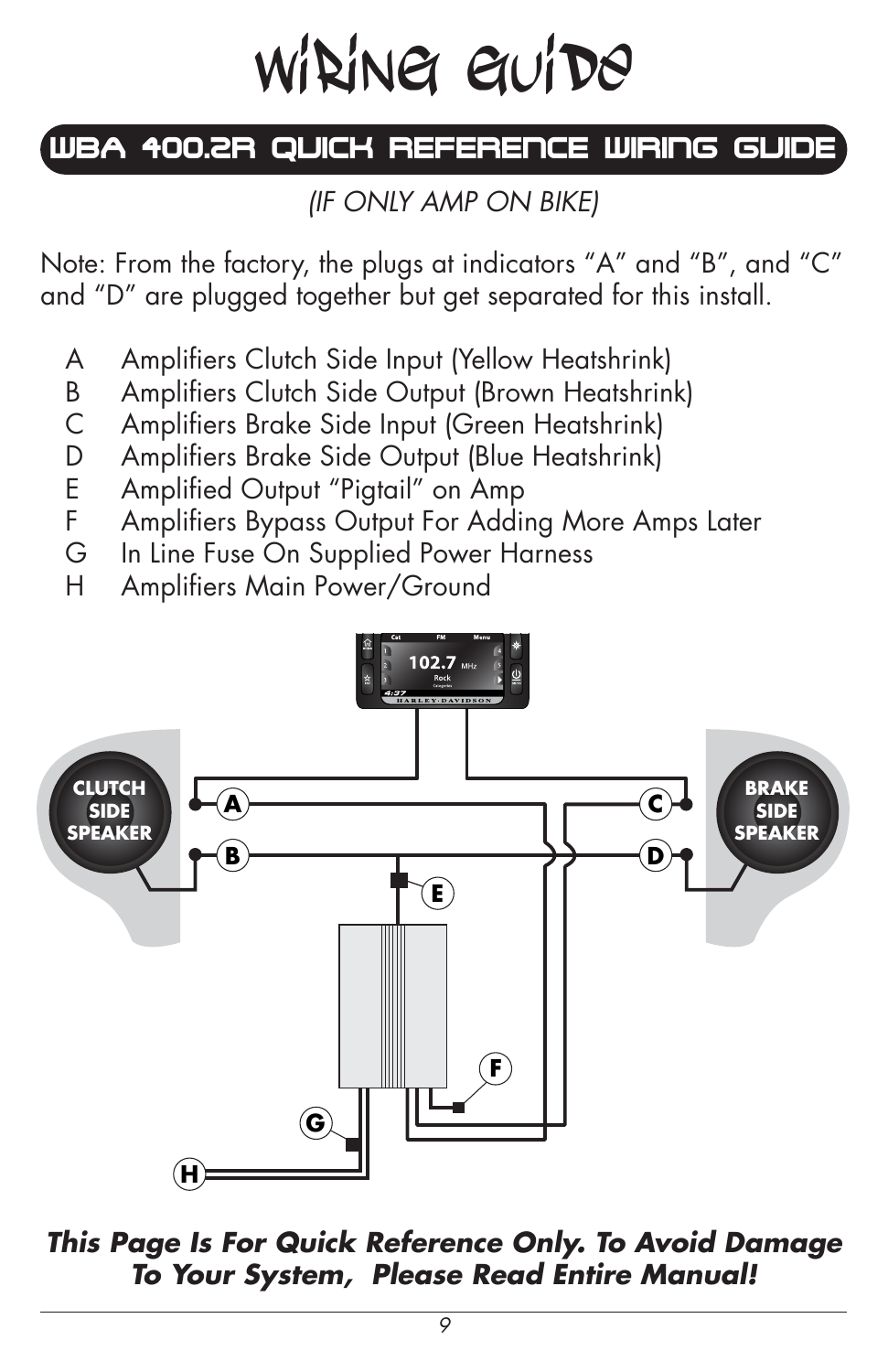# warranty information

Wild Boar Audio branded speakers are warranted for a period of 5 years to the original purchaser. Wild Boar Audio branded amplifiers are warranted for a period of 3 years to the original purchaser. Proof of purchase is required for all warranty claims. Please contact Hogtunes head office for all warranty claims. Products found to be defective during the warranty period will be repaired or replaced (with a product deemed to be equivalent) at Hogtunes sole discretion. Hogtunes/Wild Boar Audio's complete warranty policy is available on our website at www.hogtunes.com

## *What Is Not Covered:*

- 1) Any expense related to the removal or re-installation of products.
- 2) Repairs to these products performed by anyone other than Hogtunes, Inc.
- 3) Subsequent damage to any other components.
- 4) Any product purchased from a non-authorized Wild Boar Audio dealer.
- 5) Damage to products from an accident or collision.
- 6) Damage from incorrect installation, improper use, abuse or modifications.
- 7) Damage caused by incorrect factory radio "re-flash" and amp combination
- 8) Damage to inbound warranty product due to improper packing.

**IMPORTANT: In the event of a warranty claim, please fill out the form in the Warranty section of our website www.hogtunes.com. Valid claims will have a Return Authorization Number (RA#) generated which MUST appear on the outside of the box when it arrives to our offices.**

# **Goods Arriving Without An RA# Will Be Refused!**